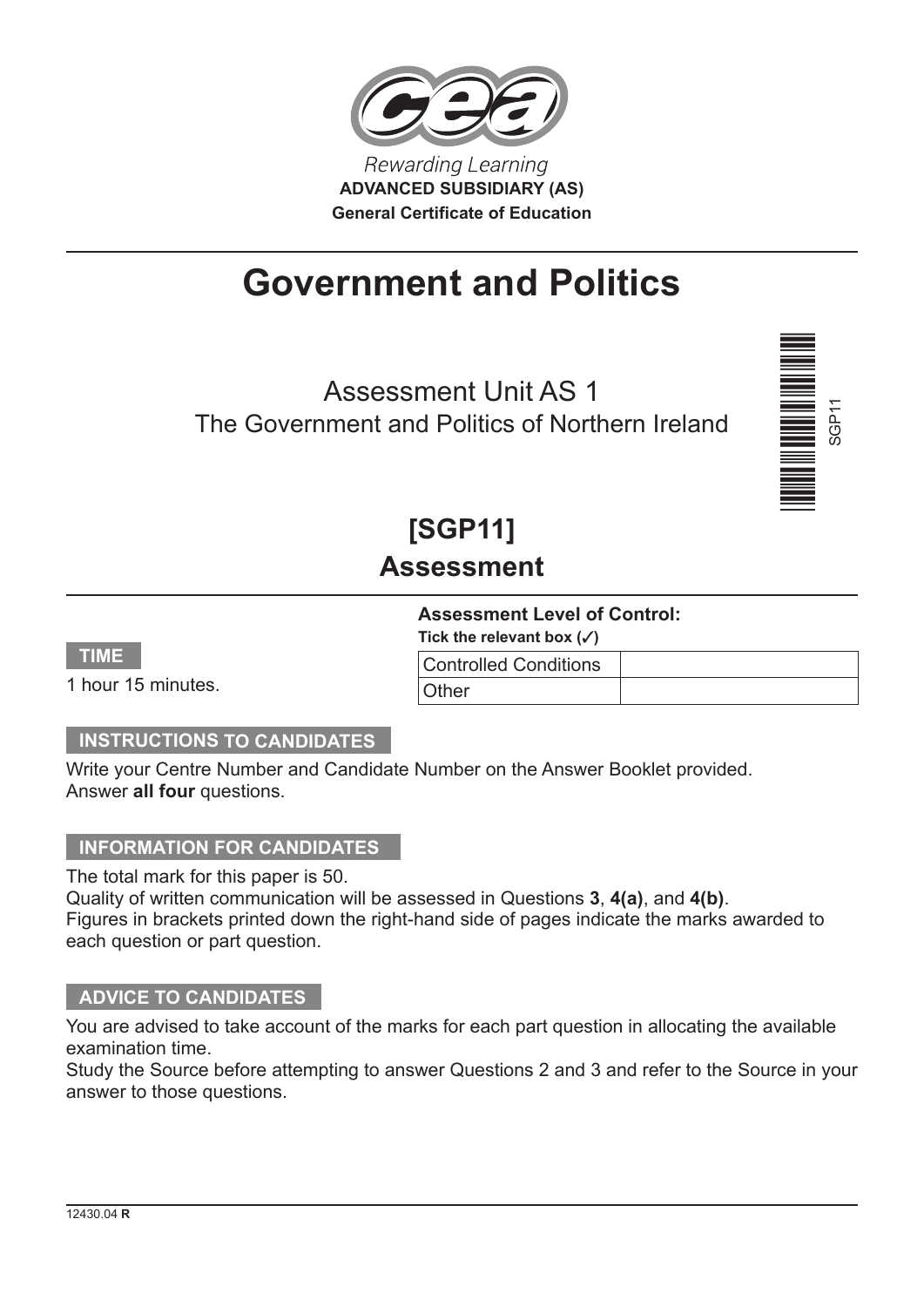**BLANK PAGE**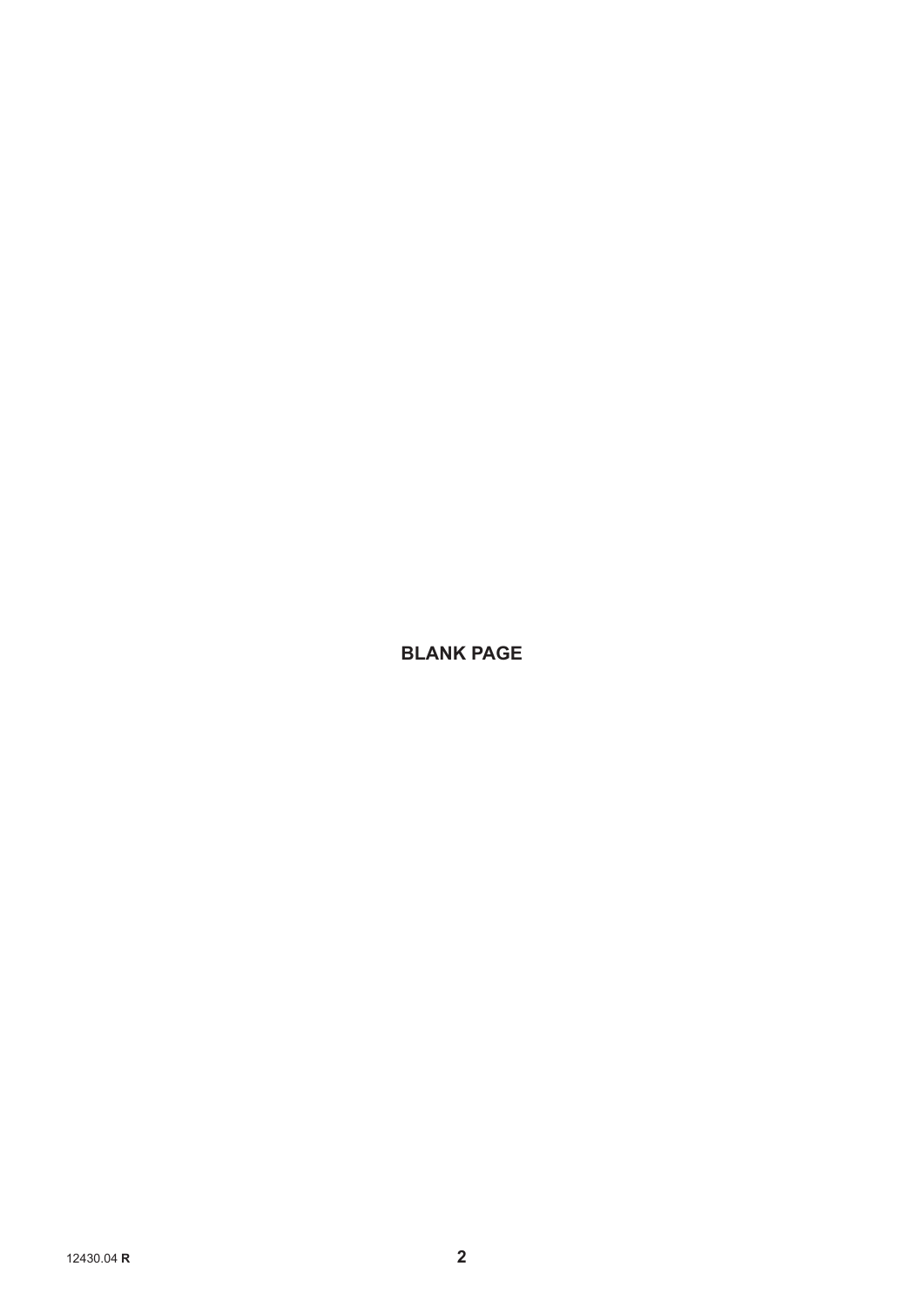#### **Source**

The Northern Ireland Assembly had many faults but one area in which it was a relative success was in legislating. Although it did not have devolved power over all areas, the Assembly did create a significant number of laws before its suspension in 2017. Critics argue that most of the Acts passed were just copies of laws passed at Westminster and were not 'home grown'. However, the Assembly did operate as an effective legislative body by, for example, voting on the legislative proposals of the Executive Committee.

- **1** Identify **two** ways in which MLAs can perform their representative role. [4]
- **2** With reference to the Source and any other relevant material you have studied, explain what is meant by "devolved power".
- **3** With reference to the Source and any other relevant material you have studied, explain **three** ways in which MLAs are able to perform their legislative role. [15]

#### **Either**

**4 (a)** Assess the view that the policies of Sinn Féin today are very different from those it supported in 1998.

#### **Or**

**(b)** Assess the reasons why the DUP succeeded in replacing the UUP as the main unionist party after 1998. [25] party after 1998.

### **THIS IS THE END OF THE QUESTION PAPER**